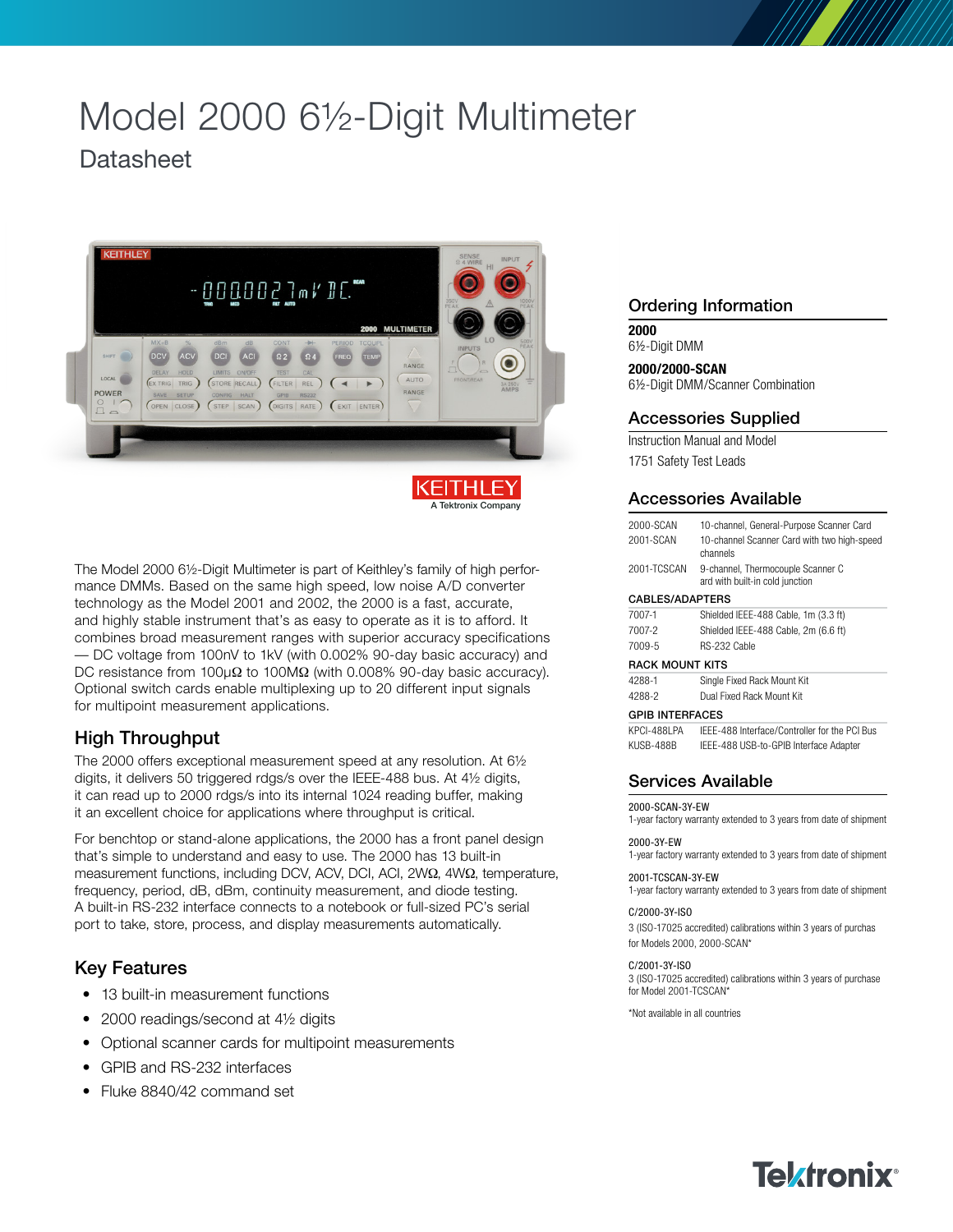

# Optional Multiplexer Cards

Creating a self-contained multipoint measurement solution is as simple as plugging a scanner card into the option slot on the 2000's back panel. This approach eliminates the complexities of triggering, timing, and processing issues and helps reduce test time significantly. For applications involving more than 10 measurement points, the 2000 is compatible with Keithley's switch matrices and cards.

## Model 2000-SCAN Scanner Card

- Ten analog input channels (2-pole)
- Configurable as 4-pole, 5-channel

## Model 2001-SCAN Scanner Card

- Ten analog input channels
- Two channels of 2-pole, high-speed, solid-state switching

## Model 2001-TCSCAN Thermocouple Scanner Card

- Nine analog input channels
- Built-in temperature reference for thermocouple cold-junction compensation

# SCANNER OPTION 2000-SCAN

**GENERAL:** 10 channels of 2-pole relay input. All channels configurable to 4-pole. **CAPABILITIES:** Multiplex one of ten 2-pole or one of five 4-pole signals into DMM. **INPUTS**

#### **Maximum Signal Level:**

- **DC Signals:** 110V DC, 1A switched, 30VA maximum (resistive load).
- **AC Signals:** 125V AC rms or 175V AC peak, 100kHz maximum, 1A switched, 62.5VA maximum (resistive load).

**Contact Life:** >10<sup>5</sup> operations at maximum signal level; >10<sup>8</sup> operations cold switching. **Contact Resistance:**  $<1\Omega$  at end of contact life.

**Actuation Time:** 2.5ms maximum on/off.

**Contact Potential:** <±500nV typical per contact, 1µV max. <±500nV typical per contact pair, 1µV max.

**Connector Type:** Screw terminal, #22 AWG wire size.

**Isolation Between Any Two Terminals: >109** $\Omega$ **, <75pF.** 

**Isolation Between Any Terminal and Earth: >109** $\Omega$ **, <150pF.** 

**Common Mode Voltage:** 350V peak between any terminal and earth.

**Maximum Voltage Between Any Two Terminals:** 200V peak.

**Maximum Voltage Between Any Terminal and Model 2001 Input LO:** 200V peak.

**ENVIRONMENTAL:** Meets all Model 2000 environmental specifications.

**DIMENSIONS, WEIGHT:** 21mm high  $\times$  72mm wide  $\times$  221mm deep (0.83 in.  $\times$  2.83 in.  $\times$  8.7

in.). Adds 0.4kg (10 oz.).



Scanner Configuration for Models 2000-SCAN and 2001-SCAN



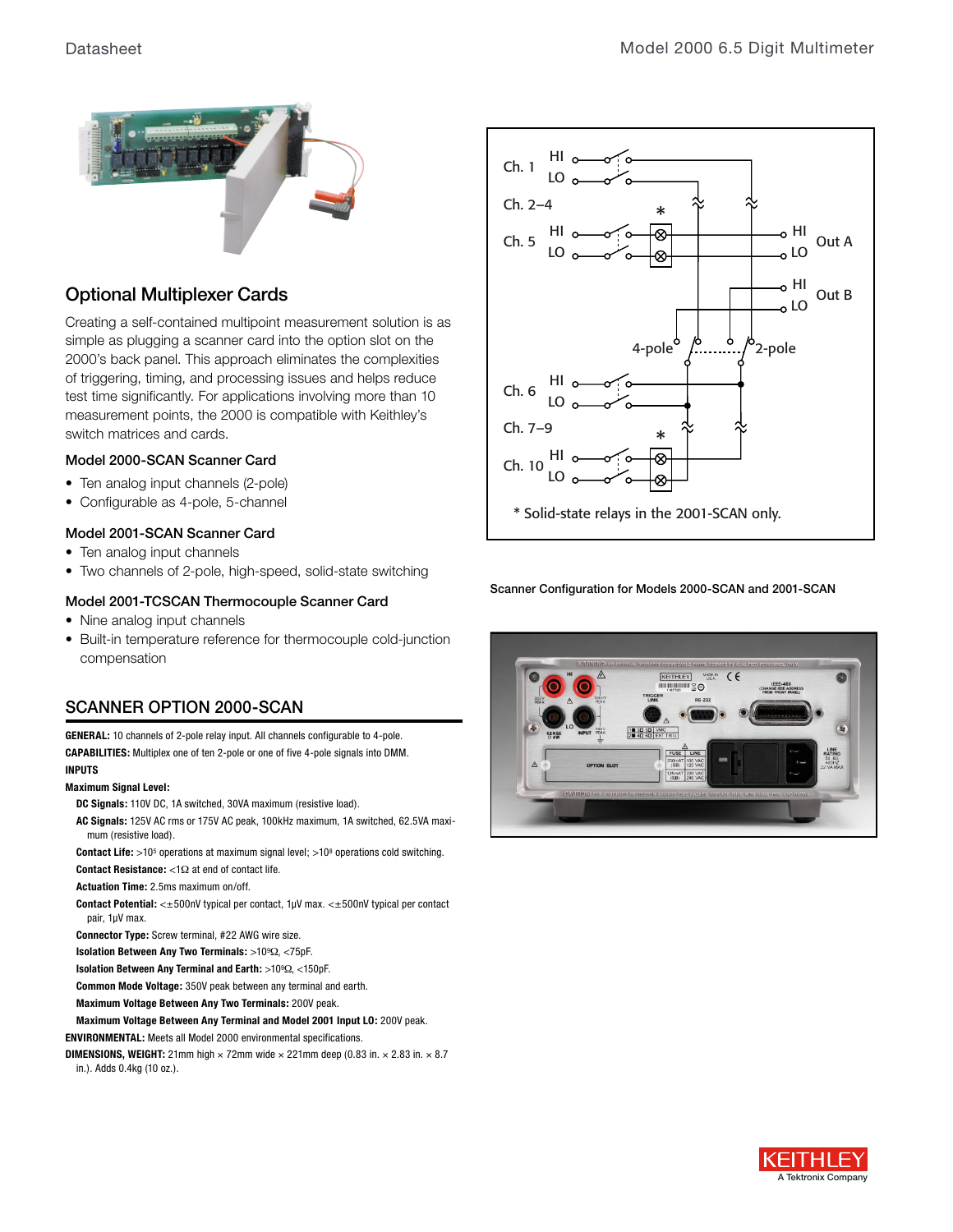## DC Characteristics

| Conditions:              | MED (1 PLC) <sup>1</sup> or SLOW (10 PLC)<br>or MED (1 PLC) with filter of 10 |                             |                       |                     | <b>Test Current</b>              |                     |                                                        | $(ppm = parts per million)$<br>$(e.g., 10 ppm = 0.001%)$ | Accuracy: $\pm$ (ppm of reading + ppm of range) | Temperature                                                       |
|--------------------------|-------------------------------------------------------------------------------|-----------------------------|-----------------------|---------------------|----------------------------------|---------------------|--------------------------------------------------------|----------------------------------------------------------|-------------------------------------------------|-------------------------------------------------------------------|
| <b>Function</b>          | Range                                                                         |                             | Resolution            |                     | or Burden<br>Voltage $(\pm 5\%)$ | Input<br>Resistance | 24 Hour <sup>14</sup><br>$23^{\circ}$ C ± 1 $^{\circ}$ | 90 Day<br>$23^{\circ}$ C ± 5°                            | 1 Year<br>$23^{\circ}$ C ± 5°                   | Coefficient<br>$0^\circ - 18^\circ$ C and $28^\circ - 50^\circ$ C |
| <b>Voltage</b>           | 100.0000                                                                      | mV                          | $0.1$ $\mu$ V         |                     |                                  | $>10$ G $\Omega$    | $30 + 30$                                              | $40 + 35$                                                | $50 + 35$                                       | $2 + 6$                                                           |
|                          | 1.000000                                                                      | V                           | $1.0 \quad \mu V$     |                     |                                  | $> 10$ G $\Omega$   | $15 + 6$                                               | $25 + 7$                                                 | $30 + 7$                                        | $2 + 1$                                                           |
|                          | 10.00000                                                                      | v                           | $10 \text{ }$ $\mu$ V |                     |                                  | $>10$ G $\Omega$    | $15 + 4$                                               | $20 + 5$                                                 | $30 + 5$                                        | $2 + 1$                                                           |
|                          | 100.0000                                                                      | V                           | $100 \quad \text{µV}$ |                     |                                  | 10 M $\Omega$ ±1%   | $15 + 6$                                               | $30 + 6$                                                 | $45 + 6$                                        | $5 + 1$                                                           |
|                          | 1000.000                                                                      | $V^9$                       |                       | $1 \text{ mV}$      |                                  | 10 M $\Omega$ ±1%   | $20 + 6$                                               | $35 + 6$                                                 | $45 + 6$                                        | $5 + 1$                                                           |
| Resistance <sup>15</sup> | 100.0000                                                                      | Ω                           | 100 $\mu\Omega$       |                     | 1 <sub>m</sub> A                 |                     | $30 + 30$                                              | $80 + 40$                                                | $100 + 40$                                      | $8 + 6$                                                           |
|                          | 1.000000                                                                      | $k\Omega$                   |                       | $1 \text{ m}\Omega$ | 1 <sub>mA</sub>                  |                     | $20 + 6$                                               | $80 + 10$                                                | $100 + 10$                                      | $8 + 1$                                                           |
|                          | 10.00000                                                                      | $k\Omega$                   | $10 \text{ m}\Omega$  |                     | $100 \mu A$                      |                     | $20 + 6$                                               | $80 + 10$                                                | $100 + 10$                                      | $8 + 1$                                                           |
|                          | 100.0000                                                                      | $k\Omega$                   | 100 $m\Omega$         |                     | $7 \mu A$                        |                     | $20 + 6$                                               | $80 + 10$                                                | $100 + 10$                                      | $8 + 1$                                                           |
|                          | 1.000000 MΩ <sup>16</sup>                                                     |                             | 1.                    | $\Omega$            | 7 µA                             |                     | $20 + 6$                                               | $80 + 10$                                                | $100 + 10$                                      | $8 + 1$                                                           |
|                          | 10.00000                                                                      | $M\Omega$ <sup>11, 16</sup> | $10-10$               | $\Omega$            | 700 nA // 10ΜΩ                   |                     | $150 + 6$                                              | $200 + 10$                                               | $400 + 10$                                      | $95 + 1$                                                          |
|                          | 100.0000                                                                      | $M\Omega^{11, 16}$          | 100                   | $\Omega$            | 700 nA // 10ΜΩ                   |                     | $800 + 30$                                             | $1500 + 30$                                              | $1500 + 30$                                     | $900 + 1$                                                         |
| <b>Current</b>           | 10.00000                                                                      | mA                          | 10 <sub>nA</sub>      |                     | $< 0.15$ V                       |                     | $60 + 30$                                              | $300 + 80$                                               | $500 + 80$                                      | $50 + 5$                                                          |
|                          | 100.0000 mA                                                                   |                             | 100 nA                |                     | $< 0.03$ V                       |                     | $100 + 300$                                            | $300 + 800$                                              | $500 + 800$                                     | $50 + 50$                                                         |
|                          | 1.000000                                                                      | A                           |                       | μA                  | $< 0.3$ V                        |                     | $200 + 30$                                             | $500 + 80$                                               | $800 + 80$                                      | $50 + 5$                                                          |
|                          | 3.00000                                                                       | $\overline{A}$              | $10 \mu A$            |                     | $< 1$ V                          |                     | $1000 + 15$                                            | $1200 + 40$                                              | $1200 + 40$                                     | $50 + 5$                                                          |
| <b>Continuity 2W</b>     |                                                                               | $k\Omega$                   | 100 $m\Omega$         |                     | 1 <sub>mA</sub>                  |                     | $40 + 100$                                             | $100 + 100$                                              | $120 + 100$                                     | $8 + 1$                                                           |
| <b>Diode Test</b>        | 3.00000                                                                       | v                           |                       | $10 \mu V$          | 1 <sub>m</sub> A                 |                     | $20 + 6$                                               | $30 + 7$                                                 | $40 + 7$                                        | $8 + 1$                                                           |
|                          | 10.00000                                                                      | V                           | 10 <sup>10</sup>      | μV                  | $70 \mu A$                       |                     | $20 + 6$                                               | $30 + 7$                                                 | $40 + 7$                                        | $8 + 1$                                                           |
|                          | 10.00000                                                                      | v                           | $10-10$               | μV                  | $7 \mu A$                        |                     | $20 + 6$                                               | $30 + 7$                                                 | $40 + 7$                                        | $8 + 1$                                                           |

#### DC OPERATING CHARACTERISTICS<sup>2</sup>

| <b>Function</b>       | <b>Digits</b>               | Readings/s | PLCs <sup>8</sup> |
|-----------------------|-----------------------------|------------|-------------------|
| DCV (all ranges),     | $6\frac{1}{2}$ 3, 4         | 5          | 10                |
| DCI (all ranges), and | $6\frac{1}{2}$ 3, 7         | 30         |                   |
| Ohms $(<10M$ range)   | $6\frac{1}{2}$ 3, 5         | 50         |                   |
|                       | $5\frac{1}{2}$ 3, 5         | 270        | 0.1               |
|                       | $5\frac{1}{2}$ <sup>5</sup> | 500        | 0.1               |
|                       | $5\frac{1}{2}$ <sup>5</sup> | 1000       | 0.04              |
|                       | $4\frac{1}{2}$ <sup>5</sup> | 2000       | 0.01              |

#### DC SYSTEM SPEEDS<sup>2,6</sup>

**RANGE CHANGE 3:** 50/s.

**FUNCTION CHANGE 3: 45/s.** 

**AUTORANGE TIME 3, 10: < 30ms.** 

**ASCII READINGS TO RS-232 (19.2K BAUD):** 55/s.

**MAX. INTERNAL TRIGGER RATE:** 2000/s.

**MAX. EXTERNAL TRIGGER RATE:** 400/s.

#### DC GENERAL

**LINEARITY OF 10VDC RANGE:** ±(1ppm of reading + 2ppm of range).

**DCV,**  $\Omega$ **, TEMPERATURE, CONTINUITY, DIODE TEST INPUT PROTECTION: 1000V, all ranges. MAXIMUM 4W** $\Omega$  **LEAD RESISTANCE:** 10% of range per lead for 100 $\Omega$  and 1k $\Omega$  ranges; 1k $\Omega$ per lead for all other ranges.

**DC CURRENT INPUT PROTECTION:** 3A, 250V fuse.

SHUNT RESISTOR: 0.1 $\Omega$  for 3A, 1A, and 100mA ranges. 10 $\Omega$  for 10mA range.

CONTINUITY THRESHOLD: Adjustable 1<sup>2</sup> to 1000<sup>2</sup>.

**AUTOZERO OFF ERROR:** Add ±(2ppm of range error + 5µV) for <10 minutes and ±1°C change.

**OVERRANGE:** 120% of range except on 1000V, 3A, and diode.

#### SPEED AND NOISE REJECTION

|               |            |                | <b>RMS Noise 10V</b> |                    |                    |
|---------------|------------|----------------|----------------------|--------------------|--------------------|
| Rate          | Readings/s | <b>Digits</b>  | Range                | NMRR <sup>12</sup> | CMRR <sup>13</sup> |
| <b>10 PLC</b> |            | $6\frac{1}{2}$ | $<$ 1.5 µV           | 60 dB              | 140 dB             |
| 1 PLC         | 50         | $6\frac{1}{2}$ | $< 4$ uV             | 60 dB              | 140 dB             |
| $0.1$ PLC     | 500        | $5\frac{1}{2}$ | $<$ 22 $\mu$ V       | —                  | 80 dB              |
| 0.01 PLC      | 2000       | $4\frac{1}{2}$ | $<$ 150 µV           |                    | 80 dB              |

#### DC NOTES

1. Add the following to "ppm of range" uncertainty:1V and 100V, 2ppm; 100mV, 15ppm; 100Ω, 15ppm;<br>1kΩ–<1MΩ, 2ppm; 10mA and 1A, 10ppm; 100mA, 40ppm.

- 2. Speeds are for 60Hz operation using factory default operating conditions (\*RST). Autorange off, Display  $off, Trigger$  delay  $= 0$ .
- 3. Speeds include measurement and binary data transfer out the GPIB.
- 4. Auto zero off.
- 5. Sample count  $= 1024$ , auto zero off.
- 6. Auto zero off,  $NPLC = 0.01$ .
- 7. Ohms = 24 readings/second.<br>8.  $1$  PLC = 16.67ms @ 60Hz. 2
- 8. 1 PLC = 16.67ms @ 60Hz, 20ms @ 50Hz/400Hz. The frequency is automatically determined at power up.<br>9. For signal levels >500V, add 0.02ppm/V uncertainty for the portion exceeding 500V.
- 9. For signal levels >500V, add 0.02ppm/V uncertainty for the portion exceeding 500V. 10. Add 120ms for ohms.
- 11. Must have 10% matching of lead resistance in Input HI and LO.
- 12. For line frequency ±0.1%.
- 13. For  $1k\Omega$  unbalance in LO lead.
- 14. Relative to calibration accuracy.
- 15. Specifications are for 4-wire ohms. For 2-wire ohms, add  $1\Omega$  additional uncertainty.
- 16. For rear inputs, add the following to temperature coefficient "ppm of reading" uncertainty 10MΩ 95ppm, 100MΩ 95ppm, 100MΩ 95ppm, 100MΩ 95ppm,

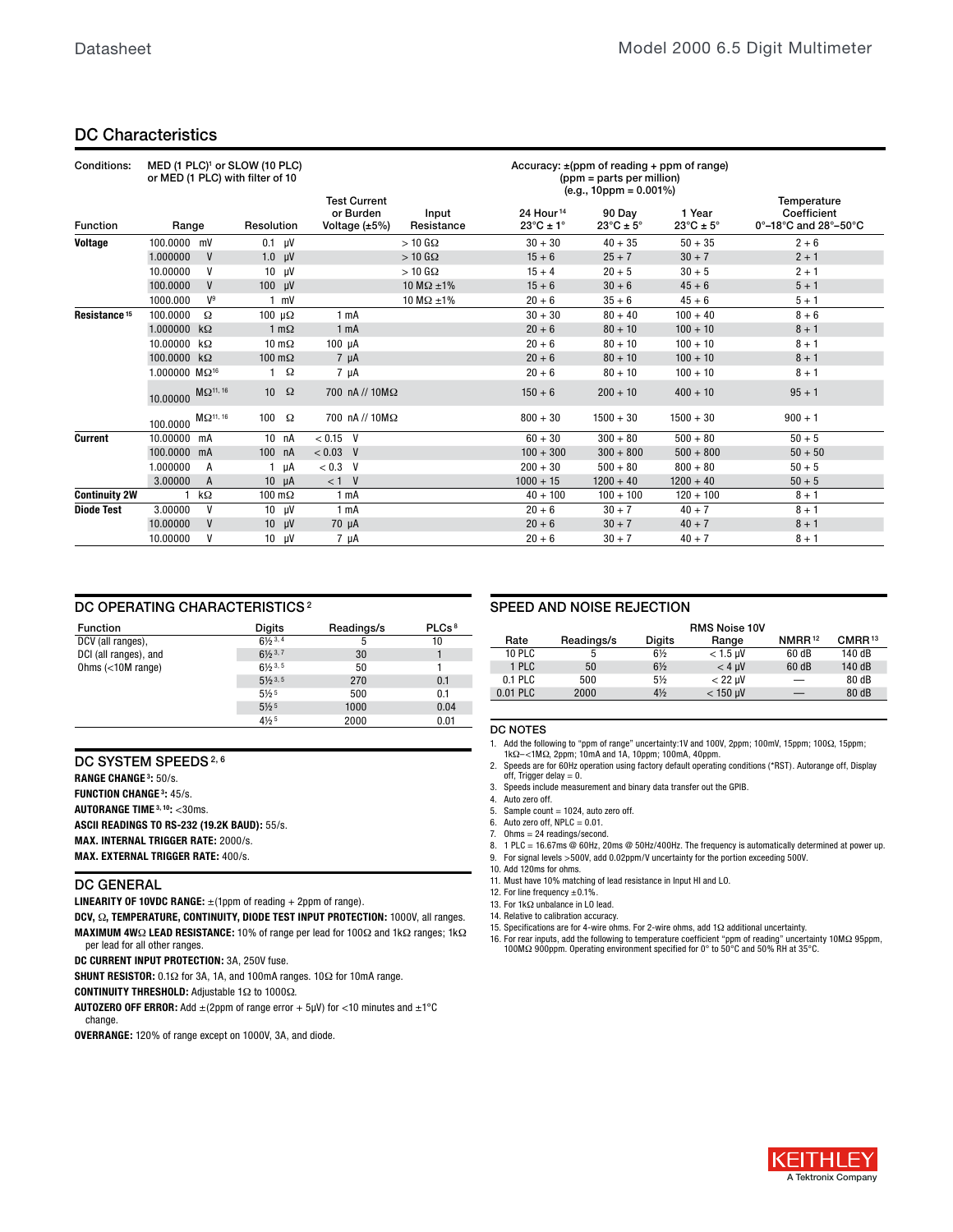# True RMS AC Voltage and Current Characteristics

|                      |             |                                            |                          |                 | Accuracy <sup>1</sup> : $\pm$ (% of reading + % of range), 23°C $\pm$ 5 °C |                |                 |
|----------------------|-------------|--------------------------------------------|--------------------------|-----------------|----------------------------------------------------------------------------|----------------|-----------------|
| <b>Voltage Range</b> | Resolution  | Calibration<br>Cycle                       | 3 Hz-10 Hz <sup>10</sup> | 10 Hz-20 kHz    | 20 kHz-50 kHz                                                              | 50 kHz-100 kHz | 100 kHz-300 kHz |
| 100.0000 mV          | $0.1 \mu V$ |                                            |                          |                 |                                                                            |                |                 |
| 1.000000<br>V        | $1.0 \mu V$ | 90 Days                                    | $0.35 + 0.03$            | $0.05 + 0.03$   | $0.11 + 0.05$                                                              | $0.60 + 0.08$  | $4 + 0.5$       |
| 10.00000<br>V        | $10 \mu V$  |                                            |                          |                 |                                                                            |                |                 |
| 100.0000<br>V        | 100 uV      | 1 Year                                     | $0.35 + 0.03$            | $0.06 + 0.03$   | $0.12 + 0.05$                                                              | $0.60 + 0.08$  | $4 + 0.5$       |
| 750.000<br>V         | 1 mV        |                                            |                          |                 |                                                                            |                |                 |
|                      |             | Temperature<br>Coefficient/°C <sup>8</sup> | $0.035 + 0.003$          | $0.005 + 0.003$ | $0.006 + 0.005$                                                            | $0.01 + 0.006$ | $0.03 + 0.01$   |
|                      |             | Calibration                                |                          |                 |                                                                            |                |                 |
| <b>Current Range</b> | Resolution  | Cycle                                      | 3 Hz-10 Hz               | 10 Hz-3 kHz     | 3 kHz-5 kHz                                                                |                |                 |
| 1.000000 A           | $1 \mu A$   | 90 Dav/1 Year                              | $0.30 + 0.04$            | $0.10 + 0.04$   | $0.14 + 0.04$                                                              |                |                 |
| 3.00000 $A^9$        | $10 \mu A$  | 90 Day/1 Year                              | $0.35 + 0.06$            | $0.15 + 0.06$   | $0.18 + 0.06$                                                              |                |                 |
|                      |             | Temperature<br>Coefficient/°C <sup>8</sup> | $0.035 + 0.006$          | $0.015 + 0.006$ | $0.015 + 0.006$                                                            |                |                 |

## HIGH CREST FACTOR ADDITIONAL ERROR ±(% of reading)<sup>7</sup>

**CREST FACTOR:** 1–2 2–3 3–4 4–5 **ADDITIONAL ERROR:** 0.05 0.15 0.30 0.40

AC OPERATING CHARACTERISTICS<sup>2</sup>

| <b>Function</b>       | <b>Digits</b>               | Readings/s | Rate        | <b>Bandwidth</b> |
|-----------------------|-----------------------------|------------|-------------|------------------|
| ACV (all ranges), and | $6\frac{1}{2}$ <sup>3</sup> | 2s/reading | <b>SLOW</b> | 3 Hz-300 kHz     |
| ACI (all ranges)      | $6\frac{1}{2}$ <sup>3</sup> | 1.4        | <b>MED</b>  | 30 Hz-300 kHz    |
|                       | $6\frac{1}{2}$ <sup>4</sup> | 4.8        | MED         | 30 Hz-300 kHz    |
|                       | $6\frac{1}{2}$ <sup>3</sup> | 2.2        | <b>FAST</b> | 300 Hz-300 kHz   |
|                       | $6\frac{1}{2}$ <sup>4</sup> | 35         | <b>FAST</b> | 300 Hz-300 kHz   |

#### ADDITIONAL LOW FREQUENCY ERRORS ±(% of reading)

|                                   |            | Slow | Med      | Fast |
|-----------------------------------|------------|------|----------|------|
| $20$ Hz $-$                       | 30 Hz      |      | 0.3      |      |
| $30 Hz -$                         | 50 Hz      |      | $\Omega$ |      |
| $50 \text{ Hz} - 100 \text{ Hz}$  |            | n    | N        | 1.0  |
| 100 Hz $-$ 200 Hz                 |            |      | $\Omega$ | 0.18 |
| $200 \text{ Hz} - 300 \text{ Hz}$ |            | n    | N        | 0.10 |
|                                   | $>$ 300 Hz |      |          | Ω    |

# AC SYSTEM SPEEDS<sup>2, 5</sup>

**FUNCTION/RANGE CHANGE 6:** 4/s. **AUTORANGE TIME:** <3s. **ASCII READINGS TO RS-232 (19.2K BAUD) 4:** 50/s. **MAX. INTERNAL TRIGGER RATE 4:** 300/s. **MAX. EXTERNAL TRIGGER RATE 4:** 300/s.

#### AC GENERAL

**INPUT IMPEDANCE:**  $1 \text{M}\Omega \pm 2\%$  paralleled by <100pF. **ACV INPUT PROTECTION:** 1000Vp. **MAXIMUM DCV:** 400V on any ACV range. **ACI INPUT PROTECTION:** 3A, 250V fuse. **BURDEN VOLTAGE: 1A Range:** <0.3V rms. **3A Range:** <1V rms. SHUNT RESISTOR: 0.1 $\Omega$  on all ACI ranges. **AC CMRR:**  $>70$ dB with  $1$ k $\Omega$  in LO lead. **MAXIMUM CREST FACTOR:** 5 at full scale. **VOLT HERTZ PRODUCT:** ≤8 × 107 V·Hz. **OVERRANGE:** 120% of range except on 750V and 3A ranges. AC NOTES

1. Specifications are for SLOW rate and sinewave inputs >5% of range.

2. Speeds are for 60Hz operation using factory default operating conditions (\*RST). Auto zero off, Auto range

off, Display off, includes measurement and binary data transfer out the GPIB.

3. 0.01% of step settling error. Trigger delay = 400ms. 4. Trigger delay  $= 0$ .

5. DETector:BANDwidth 300, NPLC =  $0.01$ .

6. Maximum useful limit with trigger delay  $= 175$ ms.

7. Applies to non-sinewaves >5Hz and <500Hz (guaranteed by design for crest factors >4.3).

8. Applies to 0°–18°C and 28°–50°C.

9. For signal levels >2,2A, add additional 0.4% to "of reading" uncertainty.

10. Typical uncertainties. Typical represents two sigma or 95% of manufactured units measure <0.35% of reading and three sigma or 99.7% measure <1.06% of reading.

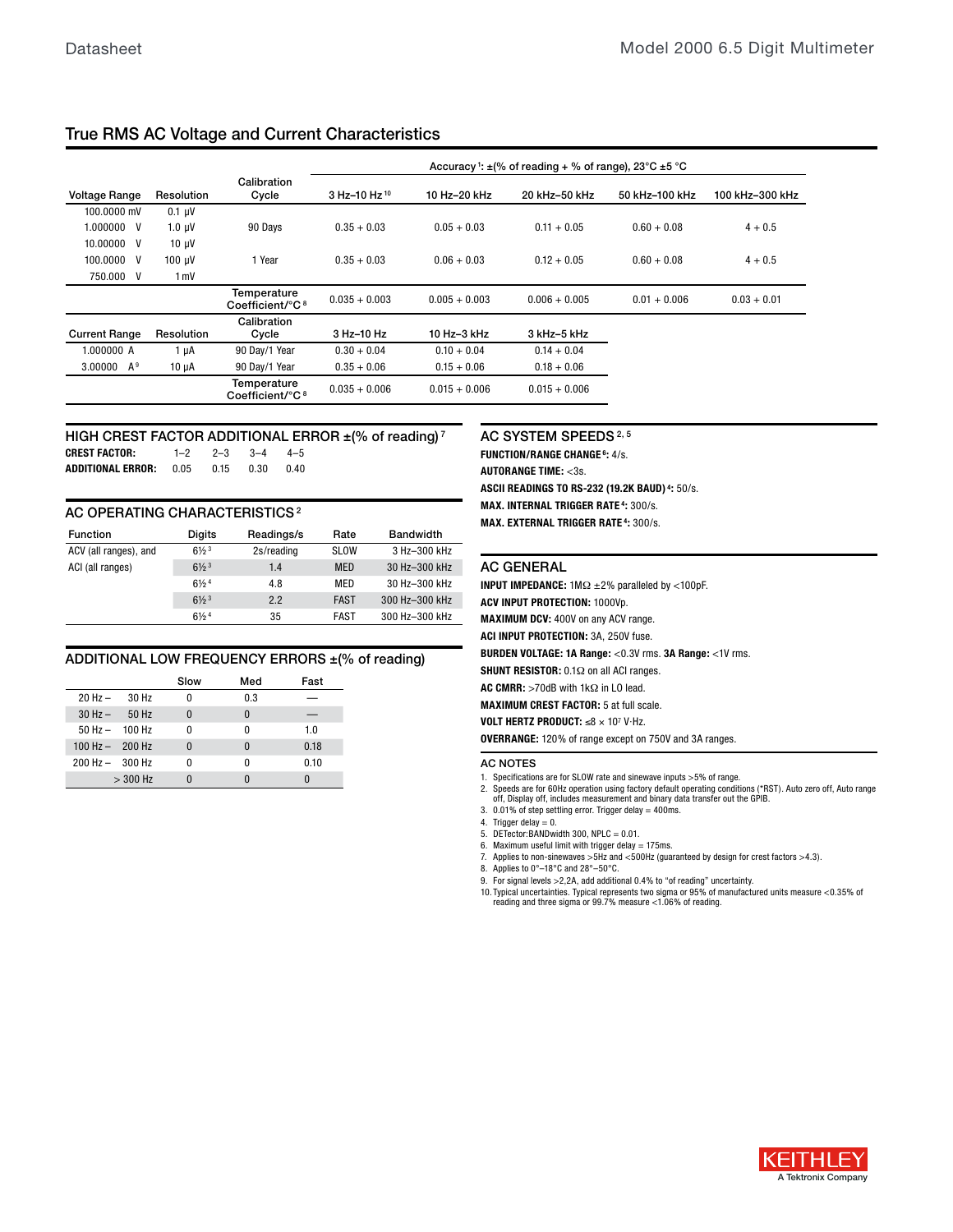# Triggering and Memory

**READING HOLD SENSITIVITY:** 0.01%, 0.1%, 1%, or 10% of reading. **TRIGGER DELAY:** 0 to 99 hrs (1ms step size). **EXTERNAL TRIGGER LATENCY:**  $200\mu s$  +  $<$ 300 $\mu s$  jitter with autozero off, trigger delay = 0. **MEMORY:** 1024 readings.

# Math Functions

Rel, Min/Max/Average/StdDev (of stored reading), dB, dBm, Limit Test, %, and mX+b with user defined units displayed. **DBM REFERENCE RESISTANCES:** 1 to 9999Ω in 1Ω increments.

# Standard Programming Languages

SCPI (Standard Commands for Programmable Instruments) Keithley 196/199 Fluke 8840A, Fluke 8842A

## Remote Interface

GPIB (IEEE-488.1, IEEE-488.2) and RS-232C.

# Frequency and Period Characteristics<sup>1,2</sup>

| <b>ACV</b><br>Range | Frequency<br>Range | Period<br>Range   | <b>Gate Time</b> | Resolution<br>$\pm$ (ppm of<br>reading) | Accuracy<br>90 Day/1 Year<br>$\pm$ (% of reading) |
|---------------------|--------------------|-------------------|------------------|-----------------------------------------|---------------------------------------------------|
| 100 mV<br>to 750 V  | 3 Hz to<br>500 kHz | 333 ms to<br>2 µs | s (SLOW)         | 0.3                                     | 0.01                                              |

#### FREQUENCY NOTES

1. Specifications are for square wave inputs only. Input signal must be >10% of ACV range. If input is <20mV on the 100mV range, then frequency must be >10Hz.

2. 20% overrange on all ranges except 750V range.

# Temperature Characteristics

| Thermocouple 2, 3, 4 |                     |                  |                                          |                                | Accuracy <sup>1</sup><br>90 Day/1 Year (23 $^{\circ}$ C ± 5 $^{\circ}$ C) |
|----------------------|---------------------|------------------|------------------------------------------|--------------------------------|---------------------------------------------------------------------------|
| Type                 | Resolution<br>Range |                  | Relative to<br><b>Reference Junction</b> | Using 2001-TCSCAN <sup>5</sup> |                                                                           |
|                      | $-200$ to $+$       | 760°C            | $0.001^{\circ}$ C                        | $\pm 0.5$ °C                   | $\pm 0.65$ °C                                                             |
|                      | $-200$ to $+$       | $1372^{\circ}$ C | $0.001$ °C                               | $±0.5$ °C                      | $\pm 0.70$ °C                                                             |
|                      | $-200$ to $+$       | $400^{\circ}$ C  | $0.001^{\circ}C$                         | $\pm 0.5$ °C                   | $\pm 0.68$ °C                                                             |

#### TEMPERATURE NOTES

1. For temperatures <-100 $^{\circ}$ C, add  $\pm$ 0.1 $^{\circ}$ C and >900 $^{\circ}$ C add  $\pm$ 0.3 $^{\circ}$ C.

- 2. Temperature can be displayed in °C, K or °F.
- 3. Accuracy based on ITS-90
- 4. Exclusive of thermocouple error.

5. Specifications apply to channels 2–6. Add 0.06°C/channel from channel 6.

# General Information

**POWER SUPPLY:** 100V / 120V / 220V / 240V. **LINE FREQUENCY:** 50Hz to 60Hz and 400Hz, automatically sensed at power-up. **POWER CONSUMPTION:** 22VA. **VOLT HERTZ PRODUCT:** ≤8 × 107V·Hz. **OPERATING ENVIRONMENT:** Specified for 0°C to 50°C. Specified to 80% R.H. at 35°C and at an altitude of up to 2000m. **STORAGE ENVIRONMENT:** –40°C to 70°C. **SAFETY:** Conforms to European Union Low Voltage Directive. **EMC:** Conforms to European Union EMC Directive. **WARMUP:** 1 hour to rated accuracy. **VIBRATION:** MIL-PRF-2800F Class 3 Random. **DIMENSIONS: Rack Mounting:** 89mm high  $\times$  213mm wide  $\times$  370mm deep (3.5 in  $\times$  8.38 in  $\times$  14.56 in). Bench Configuration (with handle and feet): 104mm high × 238mm wide × 370mm deep (4.13 in × 9.38 in × 14.56 in). **NET WEIGHT:** 2.9kg (6.3 lbs). **SHIPPING WEIGHT:** 5kg (11 lbs).